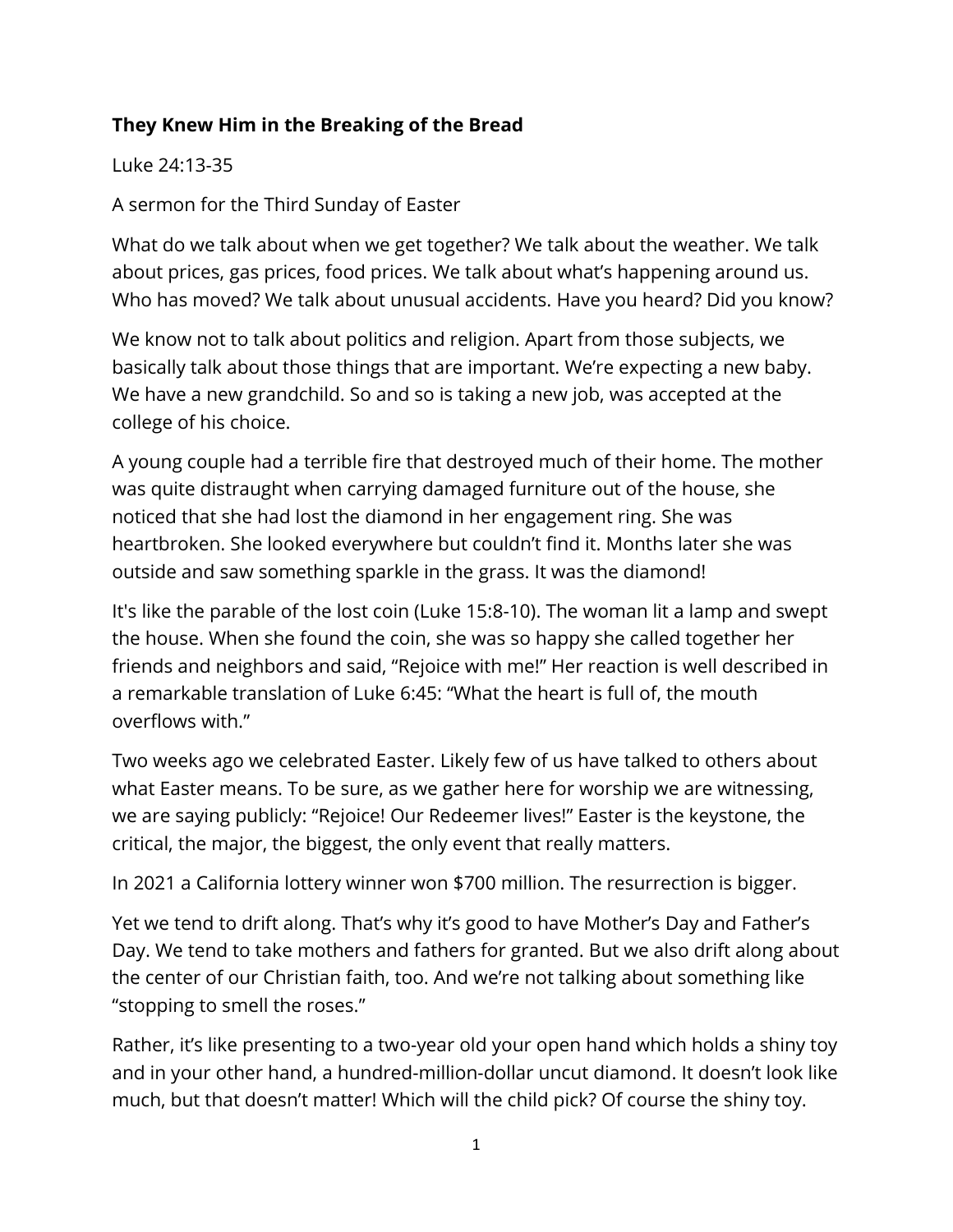We're that child, and it's time for us to grow up, wake up (1 Cor 3:1-2). This is more than the biggest lottery. More important than all the worries and troubles of the day. Death is conquered and everything is different.

Luke in chapter 24 has the remarkable account of two men taking a Sunday afternoon walk the same day as the resurrection. They are heading out to a little town about seven miles outside of Jerusalem (Emmaus). A stranger comes up next to them and asks: "What are you talking about?"

They say: "You must be the only one who doesn't know what's happened these past three days regarding Jesus of Nazareth. He was crucified, died, and was buried. We had hoped he would be the one to redeem Israel. Some of our women went to his tomb this morning, but they couldn't find his body, and then there are rumors that he is alive." Then this unknown stranger opened up Scripture to show that it all points to him.

As they came to the end of the day, they said: "We better stop. Won't you stop with us?" He was going to go on, it seemed, but he said, "Yes." As they began their evening meal, he took charge and broke the bread and handed out the cup of wine, and then he suddenly disappeared.

How did they know him? Luke 24:16 says on the road they didn't know him because their eyes "were kept from recognizing him." That's like Acts 10:40-41: "God raised him on the third day and made him manifest; not to all the people but to us who were chosen by God as witnesses, who ate and drank with him after he rose from the dead." His appearance to the two men is not some normal kind of event.

Luke 24:32 says: "Their hearts burned within them." We must not be misled by that verse. Long ago a renowned preacher at Central Lutheran Church in Minneapolis preached on this verse: "Their hearts burned within them." His eloquent sermon was wrong. Yes, the text says "their hearts burned within them," but that's not what the passage is about – that your heart must burn within you, that you must have a feeling, or, if you get a feeling, it means you are one of the chosen. We may have lots of experiences in which "our hearts burn within us." A beautiful garden, the birth of a child, a winning lottery ticket, a graduation ceremony.

We always remember what Paul writes in 2 Cor 11:14: "Even Satan disguises himself as an angel of light." We know that feelings, even joyous, uplifting feelings are not what it's about.